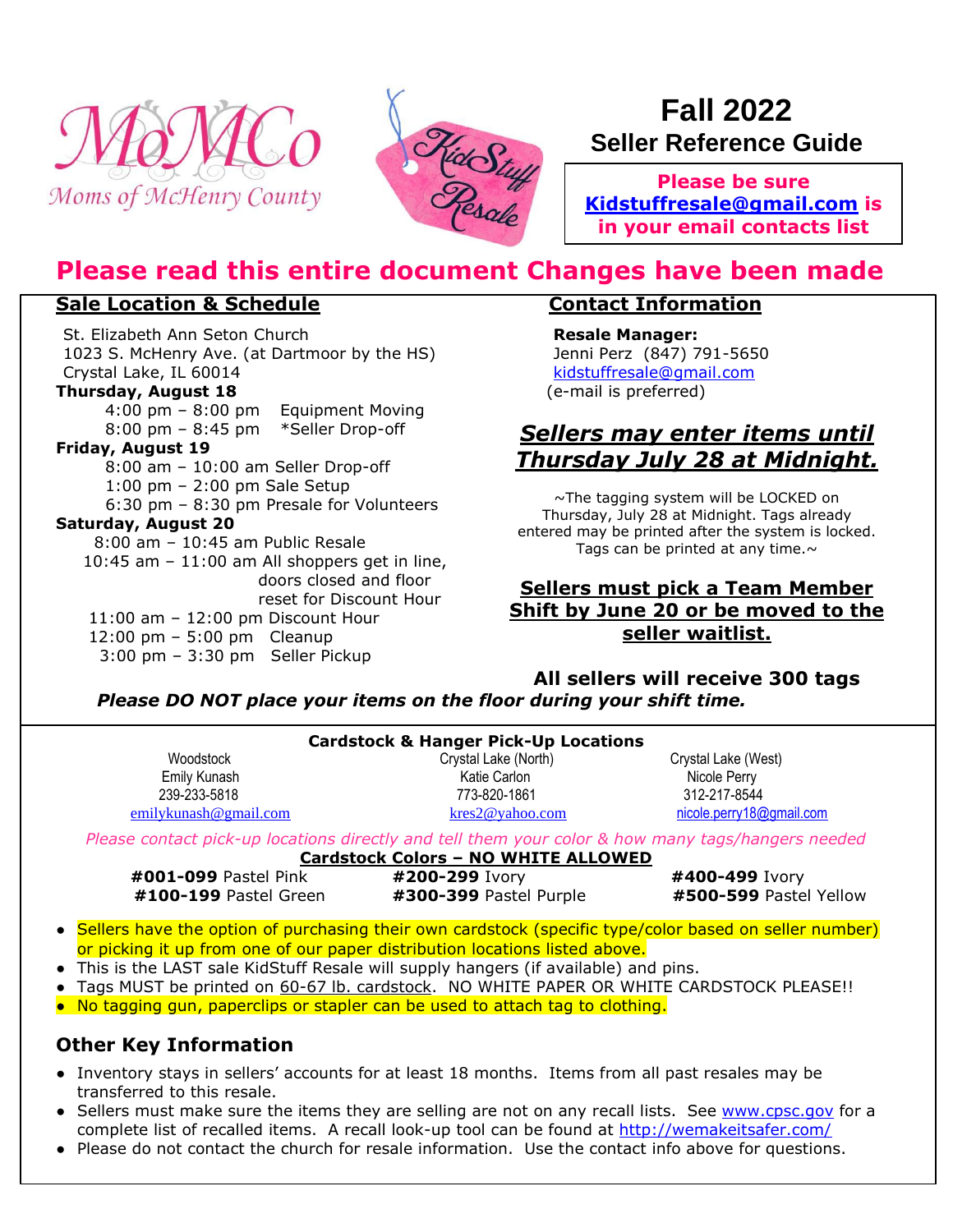# **Team Member Shifts and Volunteering at the KidStuff Resale**

#### **Sellers will now receive 70% of their sales instead of 65%!**

KidStuff Resale Sellers/Team Members and volunteers are invited to shop at our exclusive presale Friday night from 6:30-8:30 pm. The presale is our way of saying THANK YOU for selling (or) volunteering and helping to make this sale possible!

#### **Shift Opportunities:**

Thursday: Equipment moving and setup (some lifting required – men needed, too!) Friday: Sorting and setting up items for sale

Saturday: Sale & Cleanup (lifting is required for cleanup – men needed, too!)

*- Please DO NOT place your items on the floor during your shift time*

Log in [here](https://www.myconsignmentmanager.com/sellerapp/home.mycm?eventId=14740&lfCode=mchenrymothers) to view/choose open shifts.

#### **Would you like to bring a guest to shop at the presale with you?**

Two ways to do that:

- 1. You may work an additional shift for them! For each shift worked, one person is invited to shop at the presale. 2 shifts = You +1 guest, 3 shifts = You +2 guests, etc.
- 2. Anyone who works the Clean-Up shift on Saturday from 12:00-3:00, 2:00-5:00 pm OR the Check-Out shift on Saturday from 8:00-Noon or 8:15-12:15 may bring a guest to the presale.

**Men are needed, too, especially for Thursday Set-Up and Saturday Clean-Up!** Anyone can help – create an account online! You may also contact me to sign up a husband/mother/sister, etc.

**Children ages 12+ may volunteer!** – We will not be allowing children into the Presale unless they volunteer or are a qualified guest (see above). If your child would like to volunteer with you, please email me at [kidstuffresale@gmail.com.](mailto:kidstuffresale@gmail.com)

# **Selling at the KidStuff Resale**

## **1: Registration**

Sellers will now receive 70% their sales.

#### **Registration Fee**

- All sellers will pay a registration fee of \$15 at the time of registration through PayPal.
- The registration fee covers the use of our system, cardstock, pins and creating 300 tags.
- Registration is not complete, and sellers cannot enter items, until the \$15 registration fee is paid.

#### **Discount Option – Increase your sales! – Important Information**

- If you **CHANGE the DISCOUNT** option when transferring items, you **MUST PRINT A NEW TAG!**
- Sellers have the option of offering items at a discount. Discounts will begin at 11:00 am on Saturday.
- If an item has not sold by 11:00 am, a 50% discount can be applied.
- Discounts will be read by the scanner at the check-out discount info is embedded in the barcode on the tag.
- Each item must be individually marked in the tagging system to indicate the 50% discount.
- IMPORTANT If an item is marked for discount, the seller MUST highlight the "Discount: YES" discount option directly on the tag (see illustration below). Any highlighter color is fine – make sure it can be seen. This is so shoppers can easily see that the item is discounted.
- The discount field is activated and read through by the scanner through the barcode printed on the tag, so when creating tags online, sellers must check the box for YES or leave it unchecked for NO for a discount for each tag (see Step 2 below).
- This is a great way to sell extra items! If donating an item, consider marking it YES for discount, too.
- The sales floor WILL BE CLEARED at 10:45 All shoppers MUST get in line and check-out. The doors will be closed, the sales floor will be reset, and door will reopen at 11:00 for Discount Hour.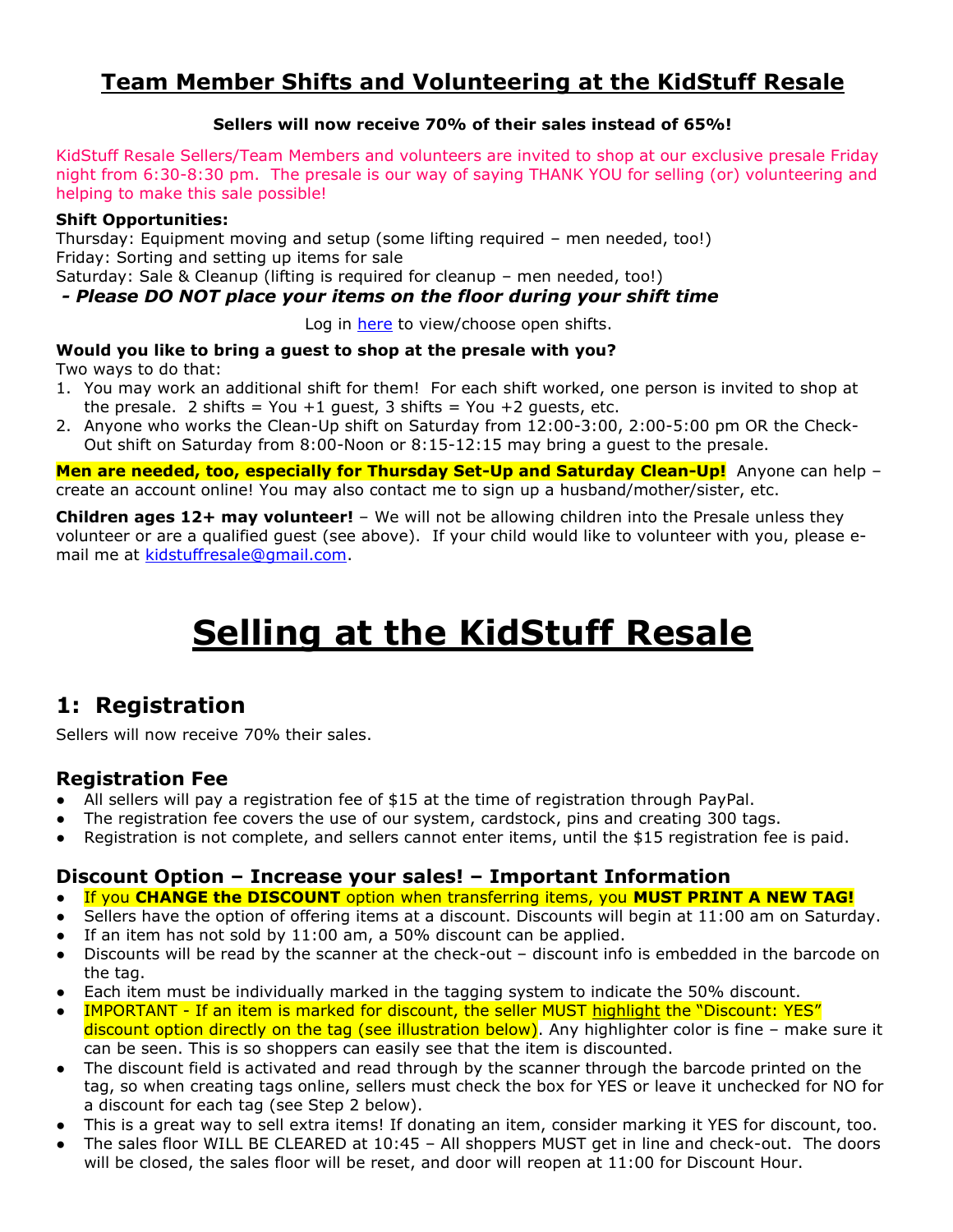# **Step 2: Tagging Your Items**

## **Tag Information**

Tags are created online and printed directly from the website: <https://www.myconsignmentmanager.com/sellerapp/home.mycm?eventId=14740&lfCode=mchenrymothers>

- Items from previous KidStuff Resales may be transferred to this resale.
- All sellers will receive 300 tags.

## **Creating a Tag**

Login to your account at <https://www.myconsignmentmanager.com/sellerapp/home.mycm?eventId=14740&lfCode=mchenrymothers>

- Click on "**Manage Items**"
- On the top left is a drop box labeled "**Add**" click it and select **Add (Manual)**
- **CATEGORY** is a drop-down menu click on the field to choose your category. Read through all options before choosing. *Note:* For maternity clothes indicate size here.
- **SIZE** is a drop-down menu click on the field to choose your size. Clothing sizes are at the top and shoe sizes are at the bottom. *Note:* For maternity clothes choose size "not applicable" and indicate size in category field (Maternity – XS, Maternity – S, Maternity – M, Maternity – L, Maternity –  $XL$ )
- **Brand and DESCRIPTION** Type in the information, being as descriptive and succinct as possible. Example: Brand: Janie and Jack Description- Green cardigan w/ wood buttons.
- **PRICE** is a drop-down menu click on the field to choose your price.
- **DISCOUNT** Click box to indicate a discount and keep box unchecked for no discount. Discounted items will be automatically discounted 50% at 11:00 am on Saturday.
	- \* Each item must be individually selected for 50% discount or not.
	- \* IMPORTANT If an item is marked for discount, the seller MUST highlight the "YES" discount option directly on the tag (see illustration below). Any highlighter color is fine – make sure it can be seen.
	- \* It is up to the seller whether or not each item is marked for discount it is not mandatory.
	- **DONATE** click box to donate unsold item and keep box unchecked to receive your unsold item back. *Each item tag* must indicate yes or no. If yes please circle donate yes on the tag, If you are not donating the item please do nothing.  $-$  see next page for more info.
	- **Add 1 item** is a drop-down menu- select how many items you want to create with this option. **Note** this is usually used for items you have multiples of. **Example** if you have 5 pairs of 2T black leggings you can create 5 tags by entering the information once.

**Add** When you are finished entering all the information **click "Add"** 

| KidStuff Resale |
|-----------------|
| Size on Racks   |
| 0-3 months      |
| 3-6 months      |
| 6–9 months      |
| 9-12 months     |
| 12-18 months    |
| 18–24 months    |
| 2T              |
| 3T              |
| $4-4T$          |
| $5-5T$          |
| $6-6X$          |
| $\overline{7}$  |
| 8               |
| 10              |
| 12              |
| 14              |
| 16              |
| Junior          |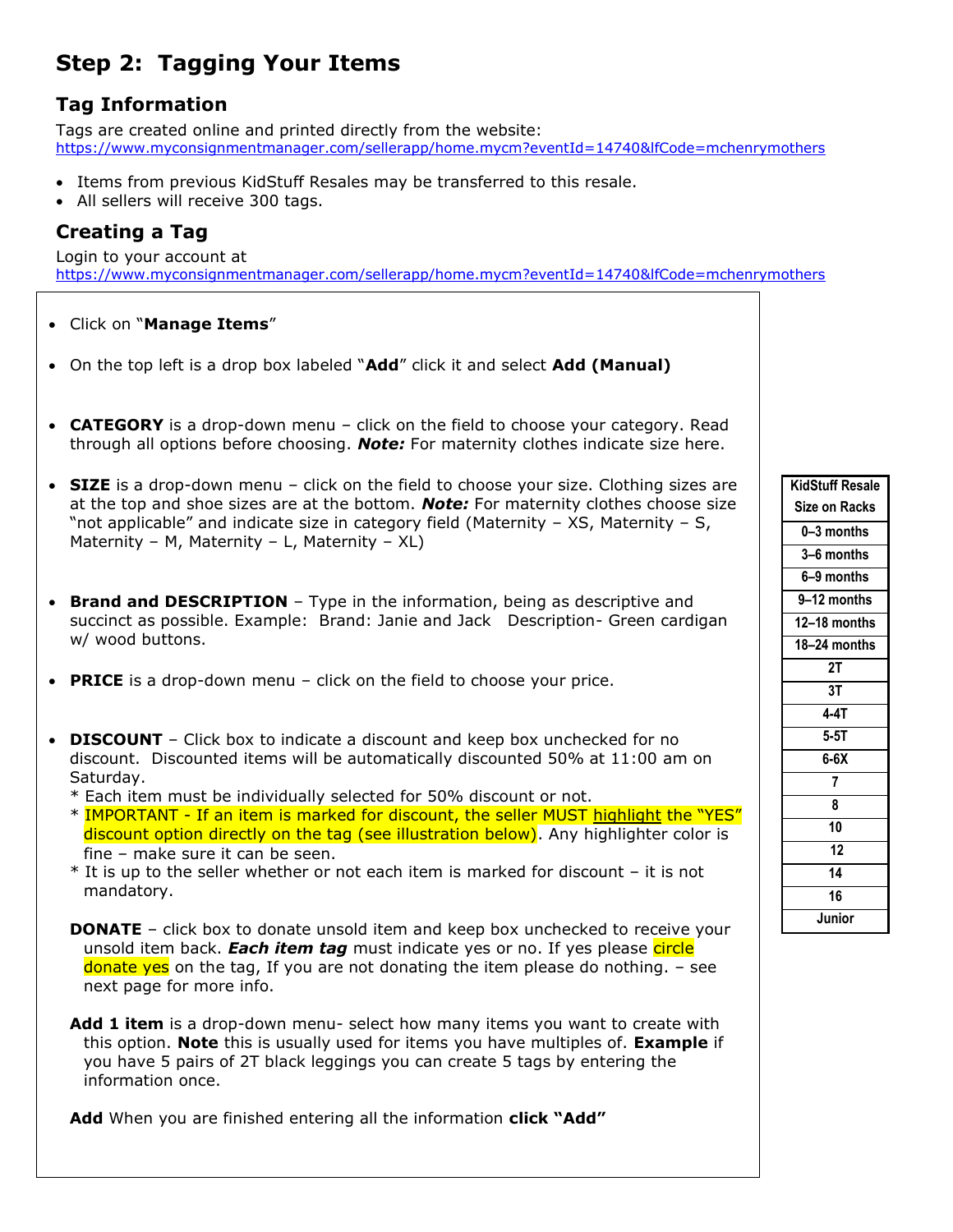- \* If discount is changed in the computer, print a new tag.
- To **Print tags,** check each box you want to print tags for. (When the top box is checked it will select all the entries you have showing. Click "print" and follow the on-screen instructions.
	- **Do not use "best print" quality** as it is too dark draft or normal work best with the scanners.
- Cut out tags and pin/tape according to instructions below. 8 tags fit onto 1 sheet of cardstock.



- All clothing items must be on hangers when you arrive to drop off your items.
- Keep matching outfits together by using an outfit hanger, rubber-banding hangers together or pinning items together on one hanger.
- Position hangers with open side of hanger to the left when looking at the front of the outfit as shown in the illustration – like a question mark.
- To save tags combine similar items together and use 1 tag. For example, pin 2 or 3 t-shirts together or rubber band multiple hangers together. Indicate multiple items in the description on the tag (ex: Description: 3 t-shirts – 2 red, 1 blue).
- \* Remember if discount is changed in the computer, print a new tag.

#### **Sizing Your Clothing Items**

The size chart to the right corresponds to the display signs on the hanging racks. If the item has shrunk or runs small/large, please use the **fit size** and note as such on the tag. For example, pajamas usually run small, so it helps in selling the item if size 4T is used on the size 5T pajamas. (ex: Description: 5T Pajamas – fits like 4T).

#### **Donating Items That Do Not Sell**

You may donate any of your unsold items. **Please indicate on each tag all items you wish to donate and circle with a highlighter.** Donation receipts can be picked up at Seller Check-In.

We cannot accept donations during clean up; however, any unsold items not picked up by 4:00 pm will be distributed to charities at the discretion of the Resale Manager.

#### **Due to changes in what donations local agencies are accepting, we CANNOT accept donations of the following items:**

*Cribs Crib mattresses Bassinets Strollers Walkers Excersaucers Bouncy seats High Chairs/ Booster Chairs* *Pack-N-Plays/ Play Yards Baby bath tubs Baby swings Jump-a-roos Potty Seats Car seats/ bases for car seats (these are never allowed*

**If any of these items do not seller during the sale you MUST come pick them up.**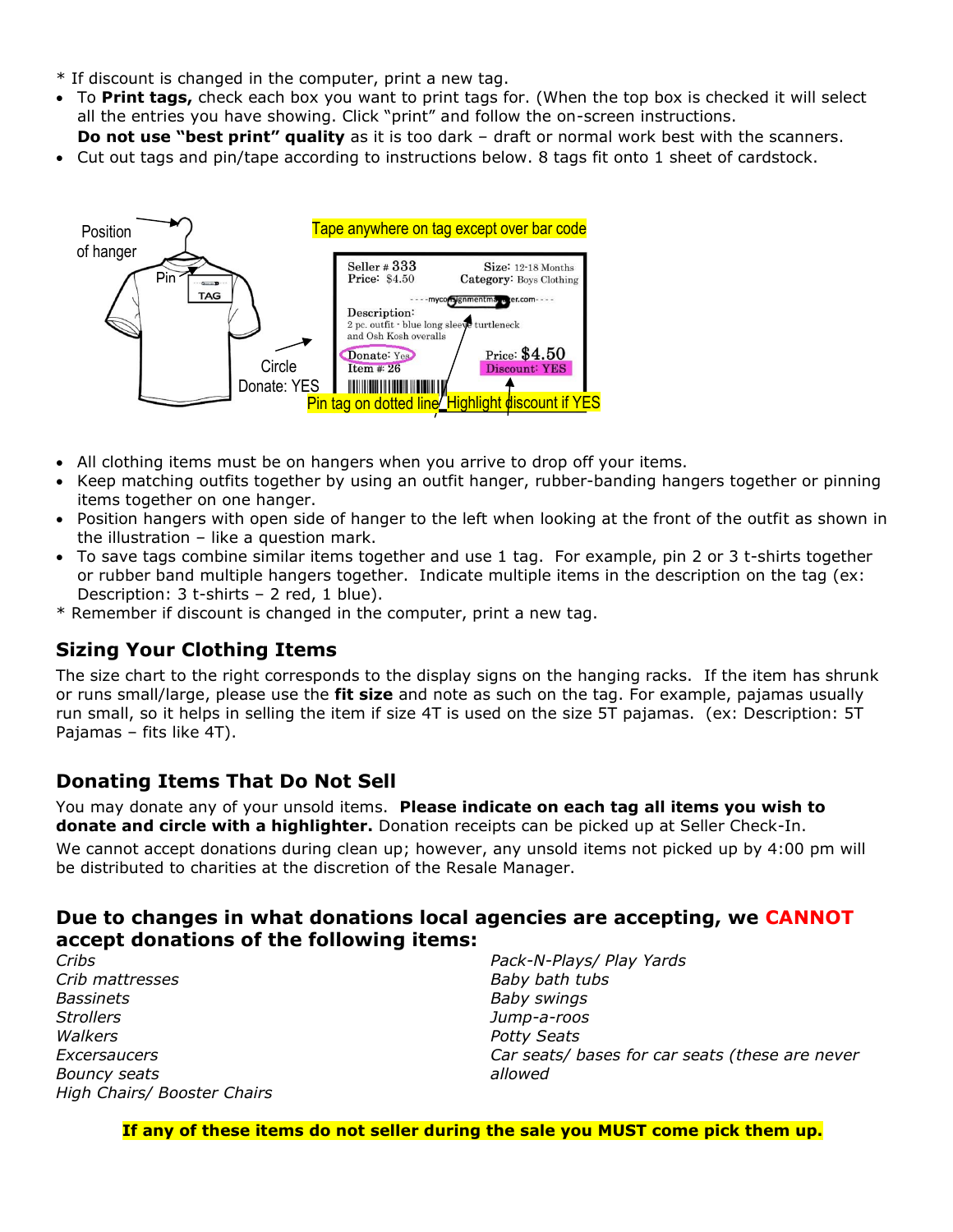#### **Suggestions for Pricing Your Items**

Prices at this sale are generally less than at a resale shop, but more than a garage sale. A good rule of thumb is approximately  $10 - 25%$  of the original price of the item. For example, if you paid \$20 for an item new, then mark the item \$2 - \$5. Be careful when pricing items that you are sentimental about – if it is priced too high, it may not sell. Here is a guide to help you out…



## **Step 3: Seller Drop-Off (Thurs. 8:00-8:45pm OR Fri. 8:00am–10:00am)**

- **Sellers may not check-in after the allotted time.** All sale items must be placed on the sales floor by Friday at 10:00 am.
- ❖ Anyone scheduled to work from Thursday- 8:00pm-10:00pm or Friday 8:00am-11:00 am on- CANNOT place your items on the sales floor during your shift Either choose a different shift to work or have a family member or Friend do it for you.
- Enter the church through the back doors. DO NOT PARK IN THE FIRE LANE you may be towed!
- ❖ Do not park up the driveway or block driveway to the Priest's house.
- ❖ Check-in BEFORE you unload your car at the check-in desk located just inside the back door.
- ❖ **Please bring in any games, puzzles (50 pieces or less) and electronic toys (\$5 or more) that use batteries FIRST and leave them at the Quality Control table next to the check-in table.** Quality Control Supervisors will be checking to make sure all items are in working condition. Sellers DO NOT need to supply new batteries – we will have batteries on hand to test electronic toys for quality control purposes.
- ❖ It is the seller's responsibility at drop-off to place/hang your items in the designated areas. A few volunteers will be available to help on Thursday night and Friday morning.
- Every seller must leave us usable boxes or bins with lids for returning items. If you leave a bin, please make sure your seller number is on the bin and lid. Any additional boxes in good condition you can provide us would be greatly appreciated. Diaper boxes or bigger are best! Place boxes and bins in the back room.

## **Step 4: Seller Pickup of Unsold Items (Saturday 3:00–3:30pm)**

- ❖ Please do not arrive before the scheduled time. No one will be allowed to pick up early, as we need the time after the sale to properly sort unsold items.
- ❖ Use the same rear entrance as used for drop-off. DO NOT PARK IN THE FIRE LANE you may be towed!
- ❖ Check in! If the sorting process is not complete, please wait to remove any items from the site.
- ❖ Check through the "lost tag" items for any that belong to you.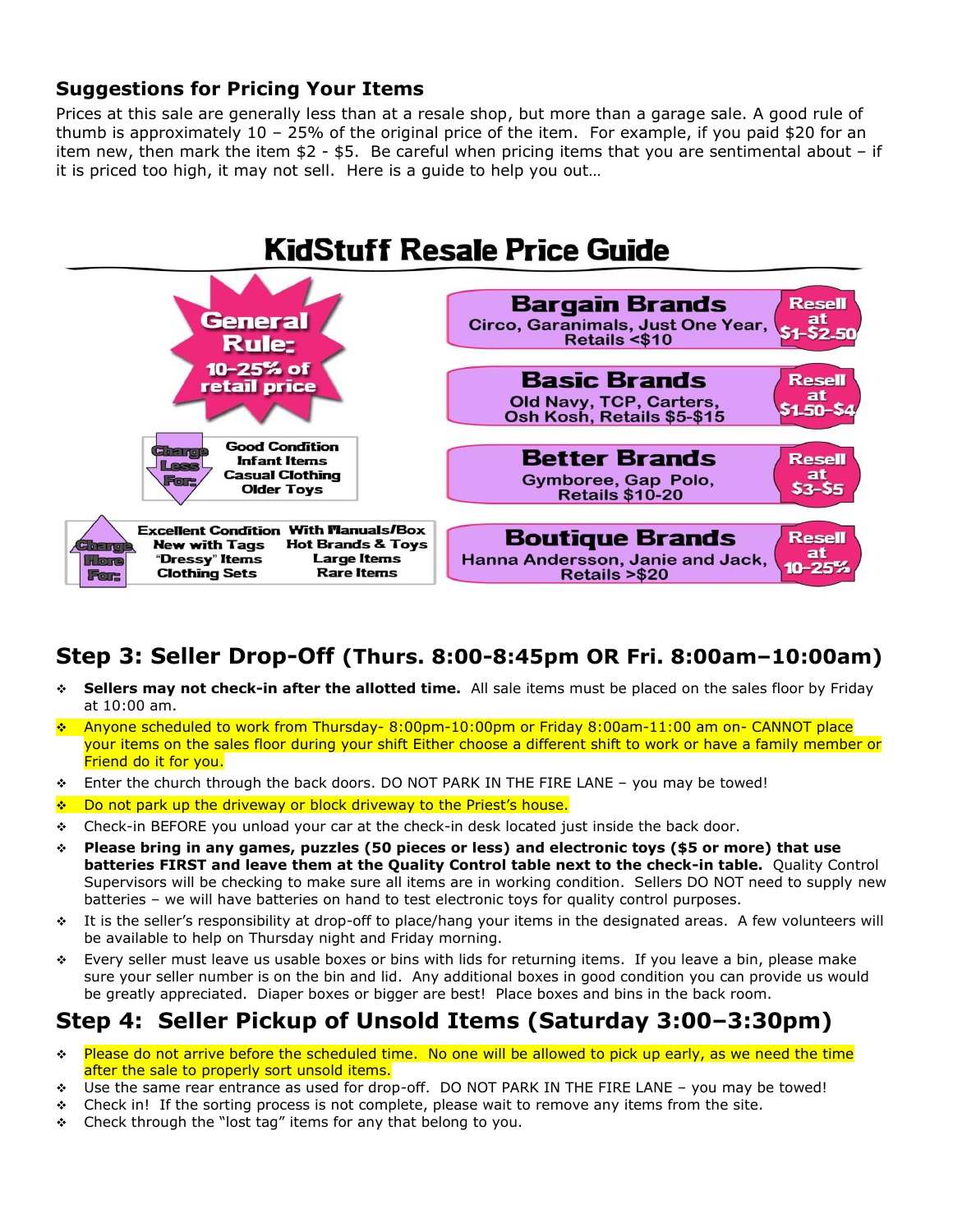# **Step 5: After the Sale**

- Sellers who worked a Team Member Sift will receive 70% of their sales. Sellers who sell and do not work their Team Member Shift will receive 65% of their sales and depending on the circumstances banned from selling at KSR.
- ❖ Sellers may login to their account and click "View Settlement Report" to view items sold and check sales amounts.
- ❖ The sale will be unlocked within 2 weeks after the sale so sellers can manage their inventory.
- ◆ Checks will be mailed within 2 weeks of the resale to the address associated with your account. Be sure your address is correct in your account. Checks will be mailed to the address on file.

#### **Reminder: Sellers Contract** (agreed to when signing up to be a seller) **Spring 2022 KidStuff Resale ARANA MARANA MARANA MARANA MARANA MARANA MARANA MARANA MARANA MARANA MARANA MARANA MARANA MARANA MARANA MARANA**

(Non seller Team Member Contract is at the bottom of the page)

As a seller, I agree to the following KidStuff Resale policies and understand that I may be rejected as a seller at future sales for not complying with these policies:

- 1. I agree to the policies described in the Seller Reference Guide (sent after registration or found on the website www.mchenrymothers.org).
- 2. My items are gently used; to the best of my knowledge, they do not have stains, tears, broken parts or have been recalled.
- 3. I take responsibility to correctly fill out tags and print on correct cardstock.
- 4. All Sellers are part of the KidStuff Resale team. As a team member you or someone of your choosing are required to work one shift. If you fail to work your chosen shift you will be banned from selling at future KSR sales and receive 65% of your final sales.
- 5. Moms of McHenry County is not responsible for any merchandise placed for sale, and is not responsible for any lost or stolen items. Moms of McHenry County will only pay the seller for items actually sold during the KidStuff Resale.
- 6. If I do not pick up my unsold items by 4:00 pm on Saturday of the sale, I consent to the donation of my items to the resale's chosen charity. I understand that no receipt will be provided from the charity.
- 7. Any seller(s) or seller who register and does not tag/sell items two sales in a row (or 3 sales total) will not be allowed to sell in future KidStuff Resales. (Unless KSR Manager is notified within two weeks of set Resale date)
- 8. Registration fees are nonrefundable
- 9. 9. Team Member Shifts must be signed up for by the date set forth in the Sellers Reference Guide. If you are a seller and do not pick a Team Member Shift by the cutoff date, you will be removed as a seller and moved to the waitlist.

Non Sellers Contract:

As a Team Member, I agree to arrive on time for my selected shift(s) and work according to KidStuff Resale policies.